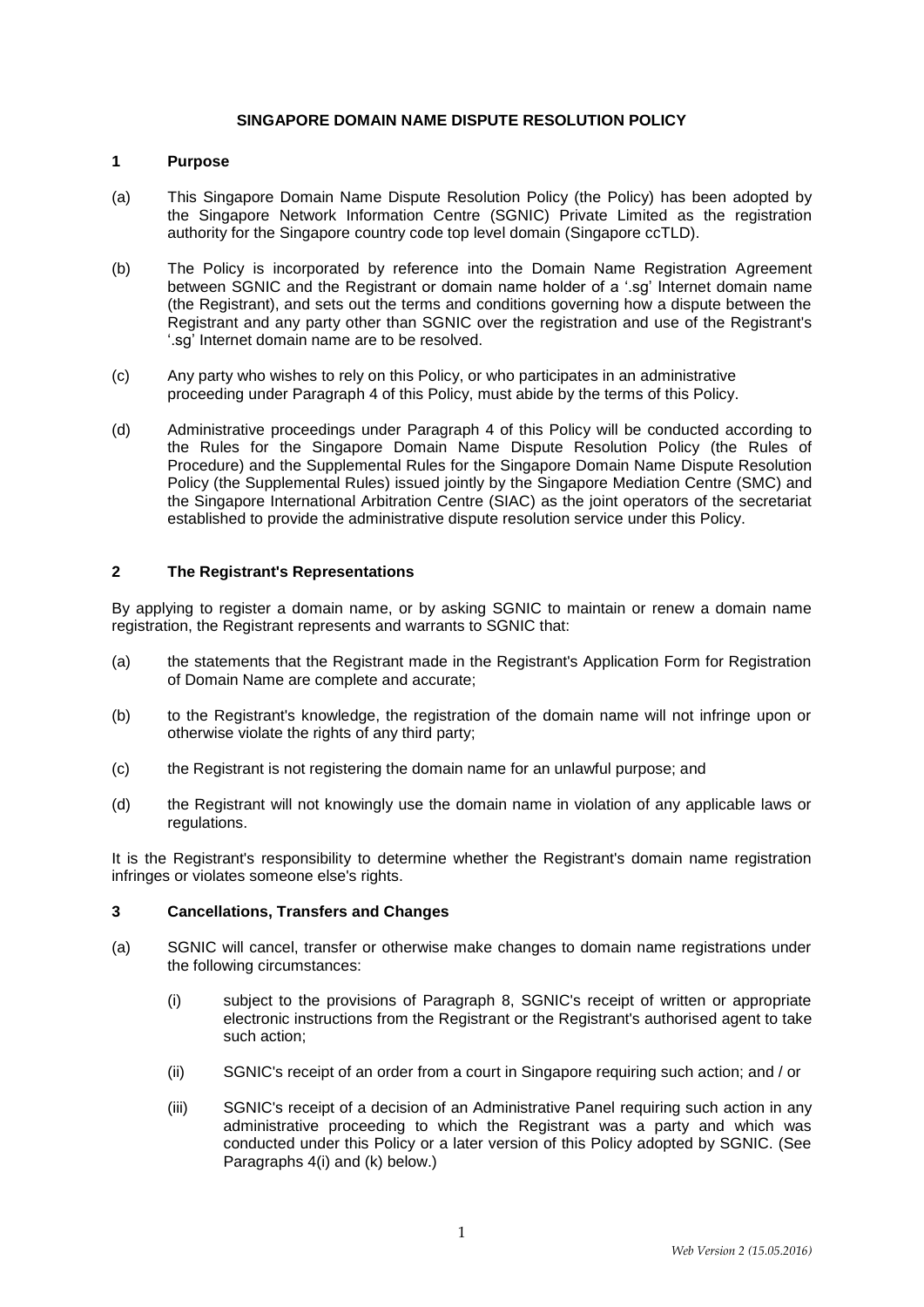(b) SGNIC may also cancel, transfer or otherwise make changes to a domain name registration in accordance with the terms of the Registrant's Domain Name Registration Agreement or other legal requirements.

## **4 Mandatory Administrative Proceeding**

This Paragraph sets out the type of disputes for which the Registrant is required to submit to a mandatory administrative proceeding. These proceedings will be conducted before an Administrative Panel appointed by the Secretariat established and operated by the SMC and the SIAC to provide the administrative dispute resolution service under this Policy (the Provider).

- (a) **Applicable Disputes.** The Registrant is required to submit to a mandatory administrative proceeding in the event that a third party (a Complainant) asserts to the Provider, in compliance with the Rules of Procedure, that:
	- (i) the Registrant's domain name is identical or confusingly similar to a name, trademark or service mark in which the Complainant has rights;
	- (ii) the Registrant has no rights or legitimate interests in respect of the domain name; and
	- (iii) the Registrant's domain name has been registered or is being used in bad faith.

In the administrative proceeding, the Complainant must prove that each of these three elements is present. If the Complainant proves that each of these three elements is present, the Complainant shall be entitled to the remedies set out in Paragraph 4(i).

- (b) **Evidence of Registration and use in Bad Faith.** For the purposes of Paragraph 4(a)(iii), the following circumstances, in particular but without limitation, if found by the Administrative Panel to be present, shall be evidence of the registration and use of a domain name in bad faith:
	- (i) circumstances indicating that the Registrant has registered or acquired the domain name primarily for the purpose of selling, renting, or otherwise transferring the domain name registration to the Complainant, who bears the name or is the owner of the trademark or service mark, or to a competitor of that Complainant, for valuable consideration in excess of the Registrant's documented out-of-pocket costs directly related to the domain name;
	- (ii) the Registrant has registered the domain name in order to prevent the owner of the trademark or service mark from reflecting the mark in a corresponding domain name, provided that the Registrant has engaged in a pattern of such conduct;
	- (iii) the Registrant has registered the domain name primarily for the purpose of disrupting the business of a competitor; or
	- (iv) by using the domain name, the Registrant has intentionally attempted to attract, for commercial gain, Internet users to the Registrant's website or other on-line location, by creating a likelihood of confusion with the Complainant's name or mark as to the source, sponsorship, affiliation, or endorsement of the Registrant's website or location or of a product or service on the Registrant's website or location.
- (c) **How to Demonstrate the Registrant's Rights to and Legitimate Interests in the Domain Name in Responding to a Complaint.** When the Registrant receives a complaint, the Registrant should refer to Paragraph 5 of the Rules of Procedure in determining how the Registrant's response should be prepared. Any of the following circumstances, in particular but without limitation, if found by the Administrative Panel to be proved based on its evaluation of all evidence presented, shall demonstrate the Registrant's rights to or legitimate interests in the domain name for the purposes of Paragraph 4(a)(ii):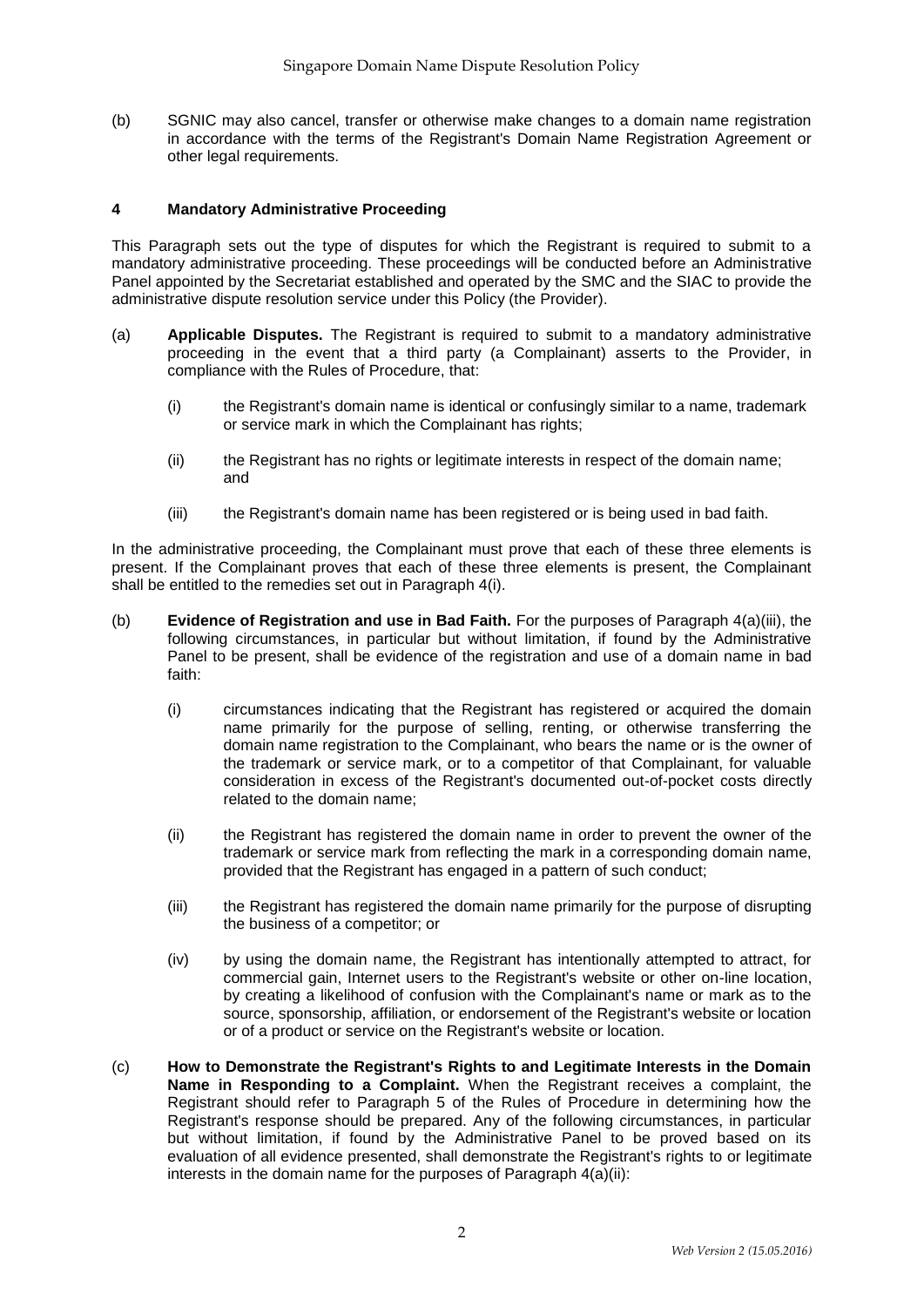- (i) before any notice to the Registrant of the dispute, the Registrant's use of, or demonstrable preparations to use, the domain name or a name corresponding to the domain name in connection with a bona fide offering of goods or services;
- (ii) the Registrant (as an individual, business, or other organisation) has been commonly known by the domain name, even if the Registrant has acquired no trademark or service mark rights; or
- (iii) the Registrant is making a legitimate non-commercial or fair use of the domain name, without intent for commercial gain to misleadingly divert consumers or to tarnish the trademark or service mark at issue.
- (d) **Initiation of Administrative Proceeding and Process and Appointment of Administrative Panel.** The Rules of Procedure state the process for initiating and conducting an administrative proceeding and for appointing the panel that will decide the dispute (the Administrative Panel).
- (e) **Choice of Procedure.** The Complainant and the Registrant will be invited to consider whether they wish to have the dispute mediated by the Administrative Panel before the Administrative Panel is called upon to decide the dispute.
	- (i) If both the Complainant and the Registrant agree to have the dispute mediated by the Administrative Panel before the Administrative Panel is called upon to decide the dispute, the Administrative Panel will facilitate discussions between the parties to help them resolve the dispute amicably.
	- (ii) If either the Complainant or the Registrant does not wish to have the dispute mediated by the Administrative Panel, the dispute will not be mediated and the Administrative Panel will decide the dispute.
	- (iii) If the parties agree on a settlement, whether as a result of mediation by the Administrative Panel or otherwise, and the parties consent to having the terms of the settlement reflected in a decision of the Administrative Panel, the Administrative Panel shall render a decision that is consistent with the terms of the settlement and state that the decision is made pursuant to a settlement between the parties. If the parties agree on a settlement, whether as a result of mediation by the Administrative Panel or otherwise, but any party does not consent to having the terms of the settlement reflected in a decision of the Administrative Panel, the Administrative Panel (or, if the Administrative Panel has not been appointed yet, the Provider) shall terminate the administrative proceeding, such termination to be without prejudice to the initiation of another administrative proceeding in respect of the same matter.
	- (iv) If the parties fail to reach an agreement after mediation by the Administrative Panel, and the parties do not agree that the dispute may be decided by the Administrative Panel that mediated the dispute, the Administrative Panel shall terminate the administrative proceeding, such termination to be without prejudice to the initiation of another administrative proceeding by the Complainant in respect of the same matter, with a request that the Provider appoint a different Administrative Panel to decide the dispute. If the parties fail to reach an agreement after mediation by the Administrative Panel, but the parties agree that the dispute may be decided by the Administrative Panel that mediated the dispute, the Administrative Panel shall proceed to decide the dispute.
- (f) **Consolidation.** In the event of multiple disputes between the Registrant and a Complainant, either the Registrant or the Complainant may apply to consolidate the disputes before a single Administrative Panel. This application shall be made to the Provider before the Provider appoints different Administrative Panels to hear different pending disputes between the parties. The Provider may consolidate any of all such disputes in its sole discretion, provided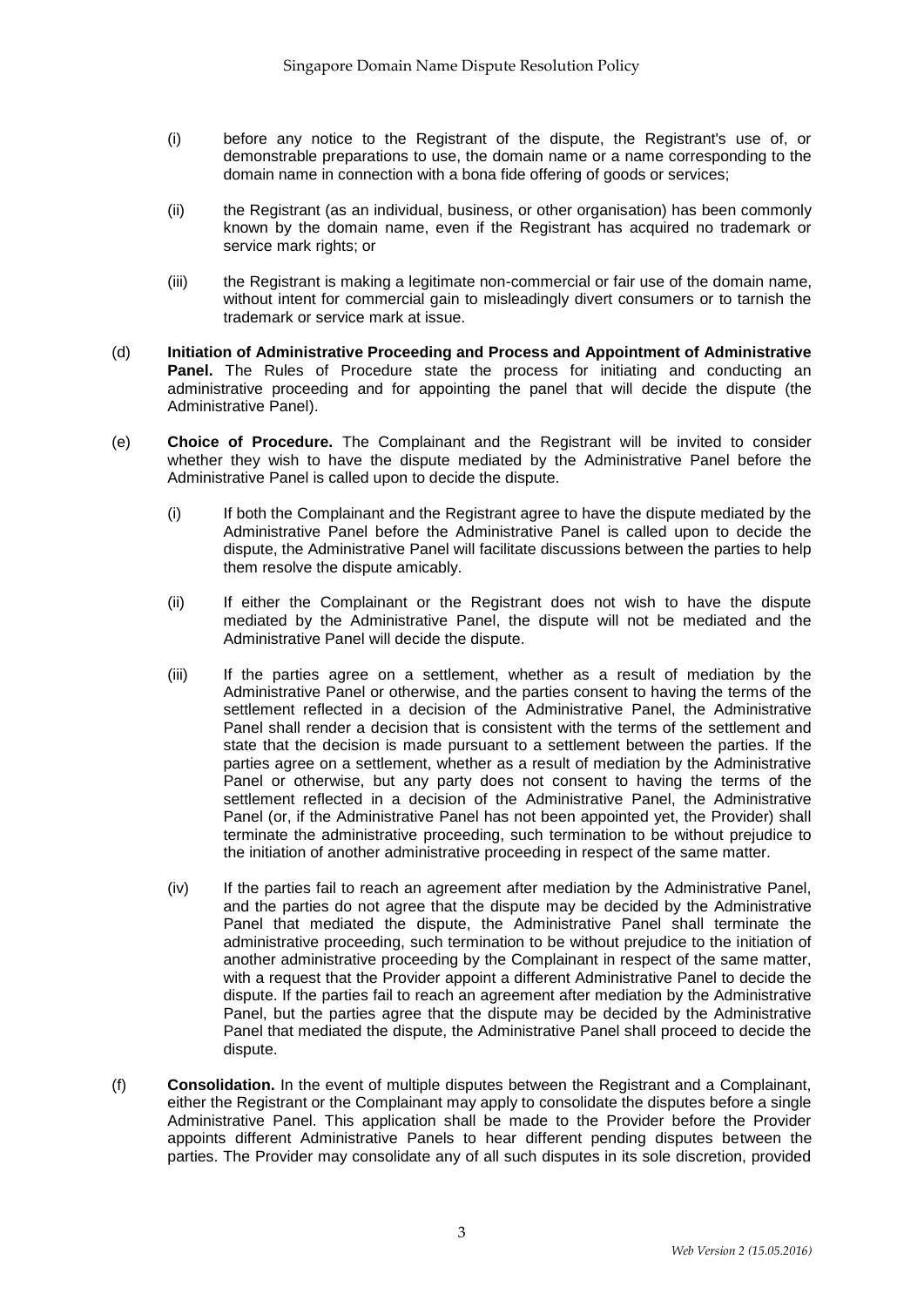that the disputes being consolidated are governed by this Policy or a later version of this Policy.

- (g) **Fees.** All fees charged by the Provider in connection with any dispute before an Administrative Panel pursuant to this Policy shall be paid by the Complainant, except in cases where the Registrant elects to expand the Administrative Panel from one to three panellists as provided in Paragraph 5(b)(iv) of the Rules of Procedure, in which case all fees will be split evenly by the Registrant and the Complainant.
- (h) **SGNIC's Involvement in Administrative Proceedings.** SGNIC does not, and will not, participate in the administration or conduct of any proceeding before an Administrative Panel. In addition, SGNIC will not be liable as a result of any decisions rendered by an Administrative Panel.
- (i) **Remedies.** The remedies available to a Complainant pursuant to any proceeding before an Administrative Panel shall be limited to requiring the cancellation of the Registrant's domain name or the transfer of the Registrant's domain name registration to the Complainant.
- (j) **Notification and Publication**. The Provider shall notify SGNIC of any decision made by an Administrative Panel with respect to a domain name that the Registrant has registered with SGNIC. All decisions under this Policy will be published in full over the Internet, except when an Administrative Panel decides in an exceptional case to edit portions of its decision.
- (k) **Availability of Court Proceedings.** The mandatory administrative proceeding requirements set forth in Paragraph 4 shall not prevent either the Registrant or the Complainant from submitting the dispute to a Singapore court for independent resolution. However, the Registrant and the Complainant shall not commence any court proceedings in respect of the Registrant's domain name while an administrative proceeding is pending in respect of that domain name. If an Administrative Panel decides that that the Registrant's domain name registration should be cancelled or transferred, SGNIC will wait ten (10) working days ('working day' means any day other than a Saturday, Sunday or public holiday) after SGNIC is informed by the Provider of the Administrative Panel's decision before implementing that decision. SGNIC will then implement the decision unless SGNIC has received from the Registrant during that ten (10) working day period a sealed copy of a writ of summons or an originating summons showing that the Registrant has commenced a lawsuit against the Complainant in Singapore in respect of the domain name. If SGNIC receives such documentation within the ten (10) working day period, SGNIC will not implement the Administrative Panel's decision, and SGNIC will take no further action, until SGNIC receives:
	- (i) evidence satisfactory to SGNIC of a resolution between the parties;
	- (ii) evidence satisfactory to SGNIC that the Registrant's lawsuit has been dismissed or withdrawn; or
	- (iii) a copy of an order from a Singapore court dismissing the Registrant's lawsuit or ordering that the Registrant does not have the right to continue to use the domain name.

### (l) **Nature of Administrative Proceeding**. For avoidance of doubt:

- (i) an administrative proceeding is not an arbitration but an alternative dispute resolution mechanism for resolving disputes over the registration and use of '.sg' Internet domain names;
- (ii) the submission of a dispute to an administrative proceeding does not constitute a submission of the dispute to arbitration; and
- (iii) the Policy, the Rules of Procedure and the Supplemental Rules do not constitute an arbitration agreement or procedural rules for arbitration.